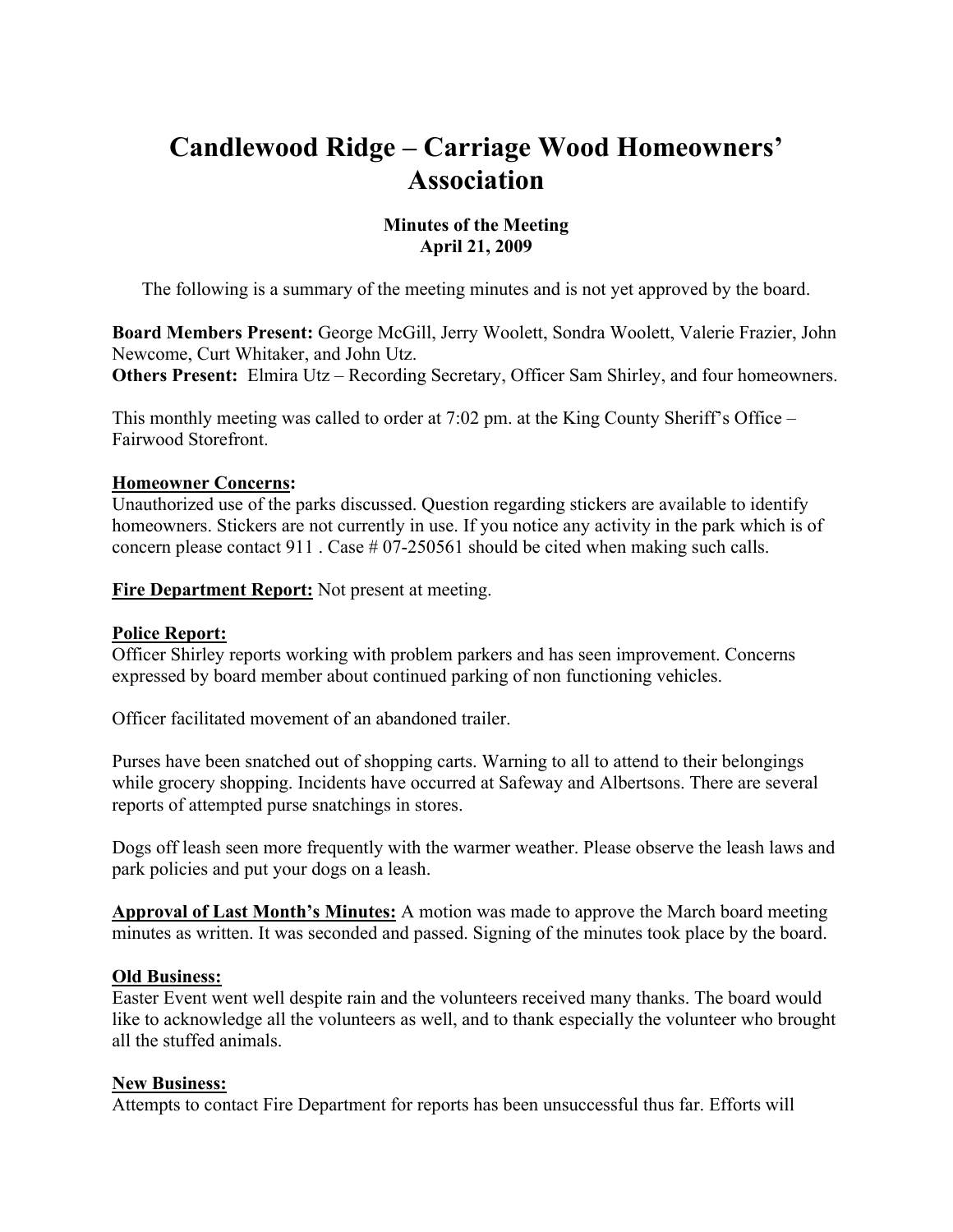continue to be made.

Money is available for a Summer Event. If you'd like to volunteer to help with this event please contact generalinquiry@crcwhoa.org or call 425-738-8611.

Community Garage Sale is currently in planning. The date will be announced via the website as soon as it is determined.

Motion to accept Canber Bid of 2480.18 on interlocking bricks to replace rotted railroad ties at the Candlewood Ridge entrance. Motion passed.

Motion to accept Canber Bid of \$3848.00 to re bark CR&CW properties. Motion Passed.

Motion to accept Canber bid of \$1242.83 to re-landscape area by retention pond in CW. Motion Passed.

#### **Treasurer's Report:**

Treasurer Report

1. March 09 Financial Statement Summary Facts:

\* 80% of our budgeted annual income has been received.

- \* Expenses are about as expected.
- \* Our reserves currently are as follows:
- 1. Capital Fund \$36,695.53
- 2. Legal \$20,000.00
- 3. General \$25,000.00
- \* We are in good financial shape at this time.

2. The new financial and management software was used to generate billing statements for nondelinquent 2nd quarter dues. A couple of recommendations have been submitted to improve them.

3. As of the first week in April we had 75 homeowners who were delinquent in paying their dues. 23 are behind a year or more and all have had liens filed against their property in accordance with our delinquent dues policy. We have 10 homeowners who owe the Association more than \$500 for delinquent dues. It is recommended we get our attorney's help for these accounts.

4. We know of at least 6 homes in the Association that are in foreclosure and one of these homeowners has filed for a Chapter 13 bankruptcy. It is recommended we get advice from our attorney as to what this means to the Association with regard to collection of delinquent dues and fines.

5. We are receiving reports that because of financial hardships caused by layoffs, some homeowners feel they cannot pay their dues anytime soon. While we empathize with these type problems, we need to follow our procedures concerning delinquent dues. We are willing to work with these homeowners but we cannot waive dues.

6. Sixteen hours of random King County Sheriff's patrols were provided during the month of March 2009.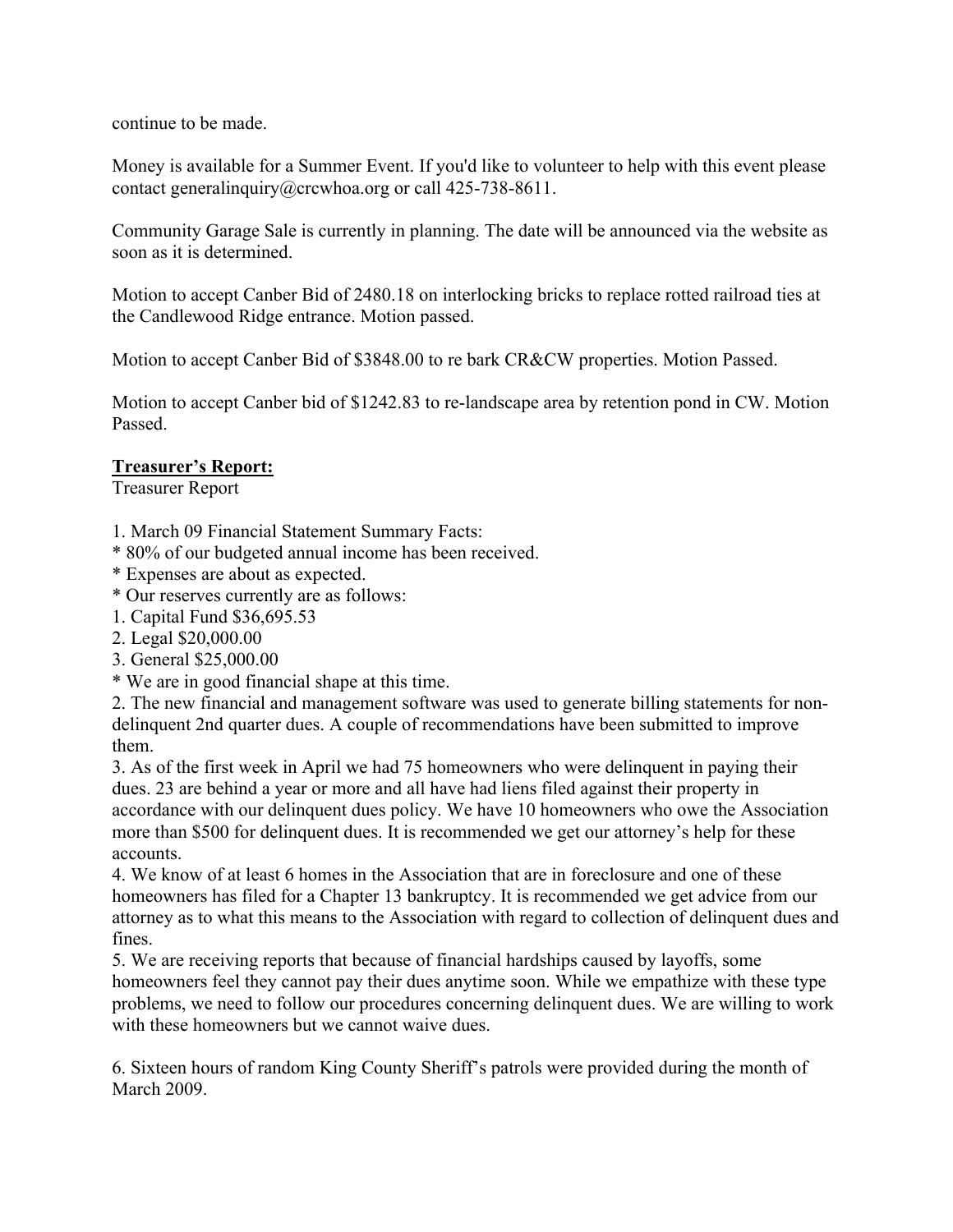7. Note: The HOA has a new phone number 425-738-8611. Voice messages received are forwarded to the officer selected as email attachments.

## **Committee Reports:**

## **Common Areas Maintenance Report:**

1: Now that winter is over Canber has been mowing the grass again. They put on fertilizer and moss treatment at all Common Areas (not the pipeline)

2: No Vandalism to report this month – please keep eyes open for any suspicious activity

3: Replaced gravel on the edge of blacktop path at North end of CR Park that was washed away when a hard rain storm washed it all away because the street drain was full of debris.

4: Replaced the much vandalized Mutt Mitt post and one Wetland sign and post near the creek. A Homeowner volunteered and was a great help, thank you Trev. We put the post in deeper this time and used 3 bags of cement.

5: George met with Bryan from Canber and walked through CW to cover everything that is and is not in our contract. I showed him the area in front of the new fence that we want something done with. They have submitted a bid for that work.

6: Canber also submitted bids for barking all common areas and also for replacing rotting Railroad timbers at the CR entrance.

7: I asked Bryan to be sure all grass clippings were picked up at CW Park and if they could pick up the litter in the wooded area for the Easter Event. They did an excellent job. As I said before they have also been clearing all the street drains by the Common Areas. All in all Canber has been doing a great job and has been very cooperative.

8. Dead Tree brought to the attention of the HOA located on the edge of the woods-will ask Canber to investigate.

9. Discussed cutting of lower branches on trees which kids are climbing to very high heights.

10. Homeowners are encouraged to call 911 when unlawful or unauthorized activities are observed in our parks. Case  $\#07-250561$  should be cited when making such calls.

Reminder: Our parks are private parks which exist for the use and enjoyment of HOA residents, their families and guests. They are not public parks. Our park usage rules apply to everyone. Following are some of the rules that have been established to maximize safety and to minimize liability and maintenance costs: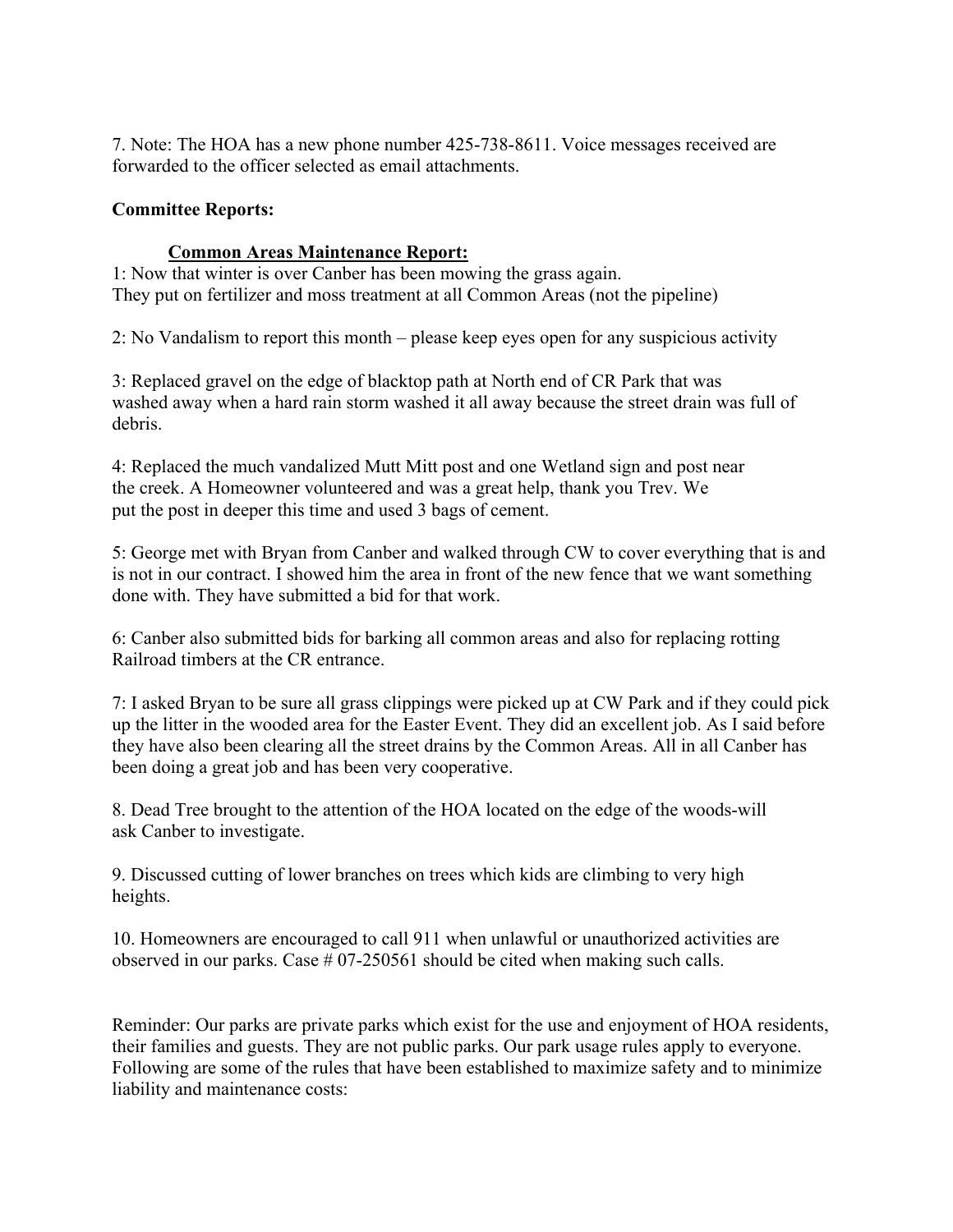Park Hours: 9:00 am to Dusk.

No smoking, alcohol, drugs, loud music, golfing, motorized vehicles or Fireworks allowed. Animals must be leashed and owners are responsible for cleaning up after their animals.

## **Architectural Report:**

1. Six ACC requests were submitted since the last meeting. Two for new roofs, three for paint and one for fence replacement.

2. Reminder - Our CC&Rs and Rules and Regulations clearly state that exterior projects such as roofs, painting, fencing, decks, major landscaping and patios require the submission and approval of an ACC request before commencing the project. The ACC has up to 30 days to respond to an ACC request but tries to respond much sooner than that. It is recommended that if a response to an ACC request has not been received within two weeks, the homeowner should contact the ACC Chairman via email at architecture@crcwhoa.org or by leaving a voice message at 425-738-8611. For emergency type repairs notify the ACC Chairman as indicated above and mention that it is an emergency type situation. Please do not contact the ACC chairman via a home phone number.

3. Reminder - modifications to mailbox stands require an ACC request and approval prior to beginning work.

4. Please remember we do not accept ACC request forms via email. Please mail them to CR/CW HOA, PO Box 58397, Renton, WA 98058.

5. Discussion of tagged fences in the neighborhood-the HOA expresses sympathy to homeowners whose houses and/or fences have been tagged/vandalized. However, homeowners must repair the damage or it may be subject to the complaint process as an aesthetic violation.

## **Complaints Negotiations Report:**

- 1. There are currently 19 open active complaints
- 1. 2 are in the fine stage
- 2. 7 have received their 1st non-compliance letter
- 3. 5 have received their 2nd certified non-compliance letters
- 4. 5 have received the 3rd and final certified non-compliance letters, meaning fines are eminent.
- 2. Four non-compliance issues were closed since the last meeting.

## **Legal and Insurance Report:**

Communication continues with the HOA attorney regarding the complaint made by a homeowner against the Association and individual Board Members.

#### **Rental Home / Change of Address Committee**

1. Valerie has been researching what other HOA's do in regards to rentals. A Crime Free Addendum is recommended to our HOA for adoption and/or recommendation to homeowners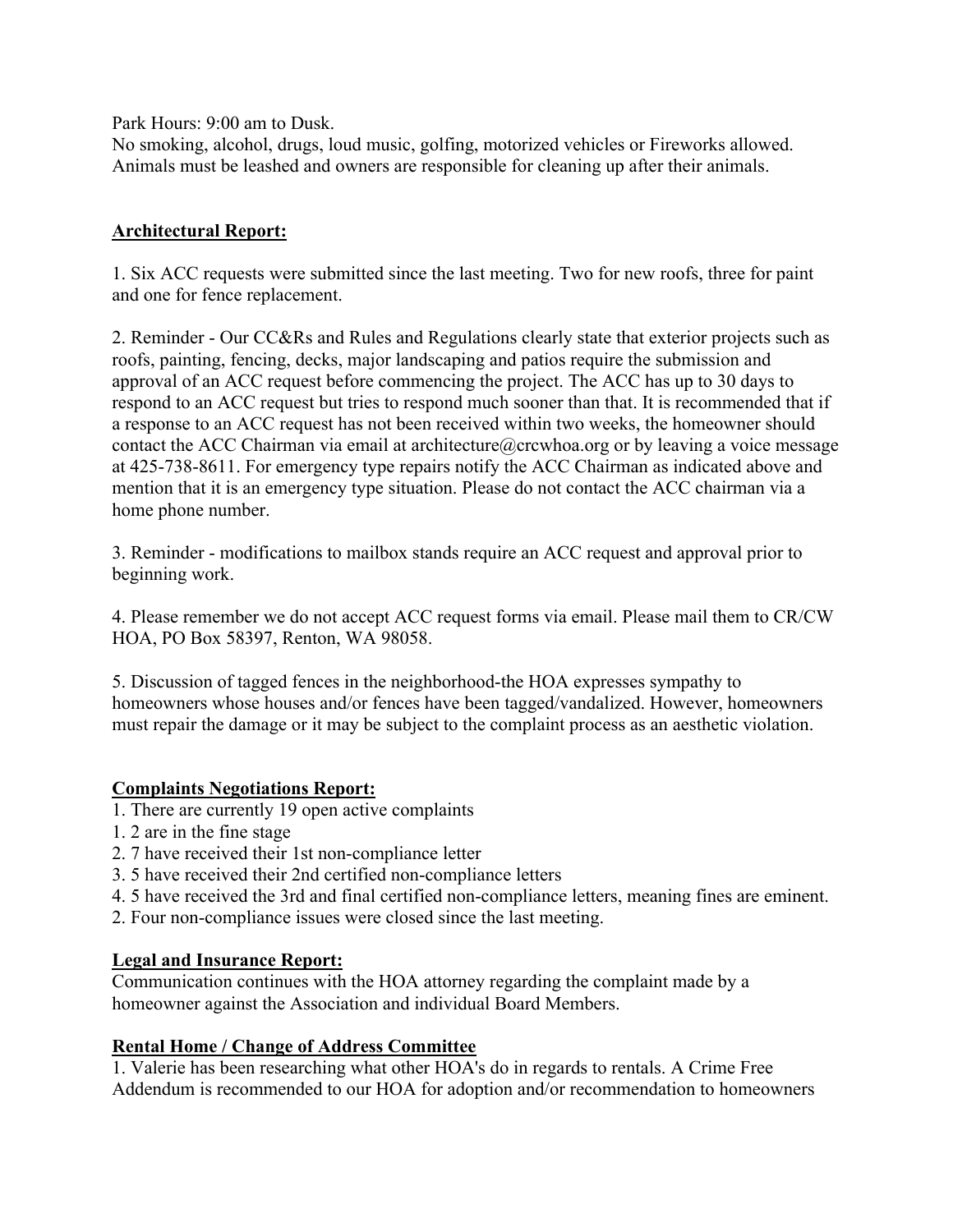renting properties. Background checks for renters is another requirement by some HOA's. Another idea is periodic mandatory owner inspections of the property. The CR/CW HOA will consider their options for improving rental situations in our HOA communities.

2. Work is still being done on collecting current data on which homes are rentals.

Changes of Address and Rentals

• Reminder – When HOA correspondence needs to be delivered to an address other than the HOA street address, your HOA needs to be notified in writing of the correct address to send the correspondence. This applies to absentee homeowners who are renting or leasing their homes, homes that are vacant, and homeowners who choose to receive their correspondence at a PO Box or alternate address. In addition homeowners who are renting or leasing are required to comply the provisions of the Leasing/Rental of Homes/Tenants Rules and Regulations.

## **Capital Improvement Committee** – Nothing new to report.

**Welcoming Committee** – If you are new to the neighborhood and would like an HOA information packet, call the HOA phone number at 425-738-8611 and leave a voice message or send an email request to  $info@crcwhoa.org$ .

**Special Topics:** Visit our Website and contact the HOA via Email at: Web – www.crcwhoa.org Email –  $info@crcwhoa.org$ 

A motion was made to adjourn the meeting at 8:42 pm.

#### **Next Board Meetings:**

- May, 19th 2009
- June, 16th 2009

Meetings are usually held at **7:00 pm.** at the Sheriff's Office, Albertson's Shopping Center. All Homeowners are welcome to attend.

## **Candlewood Ridge / Carriage Wood Announcements & Reminders**

**\*ACC Requests** - The HOA CC&Rs and Rules and Regulations documents clearly state that exterior projects such as roofs, painting, fencing, decks and patios require the submission and approval of an ACC request before commencing the project. The ACC has up to 30 days to respond to an ACC request but tries to respond much sooner. It is recommended that if a response to an ACC request has not been received within two weeks, the homeowner contact the